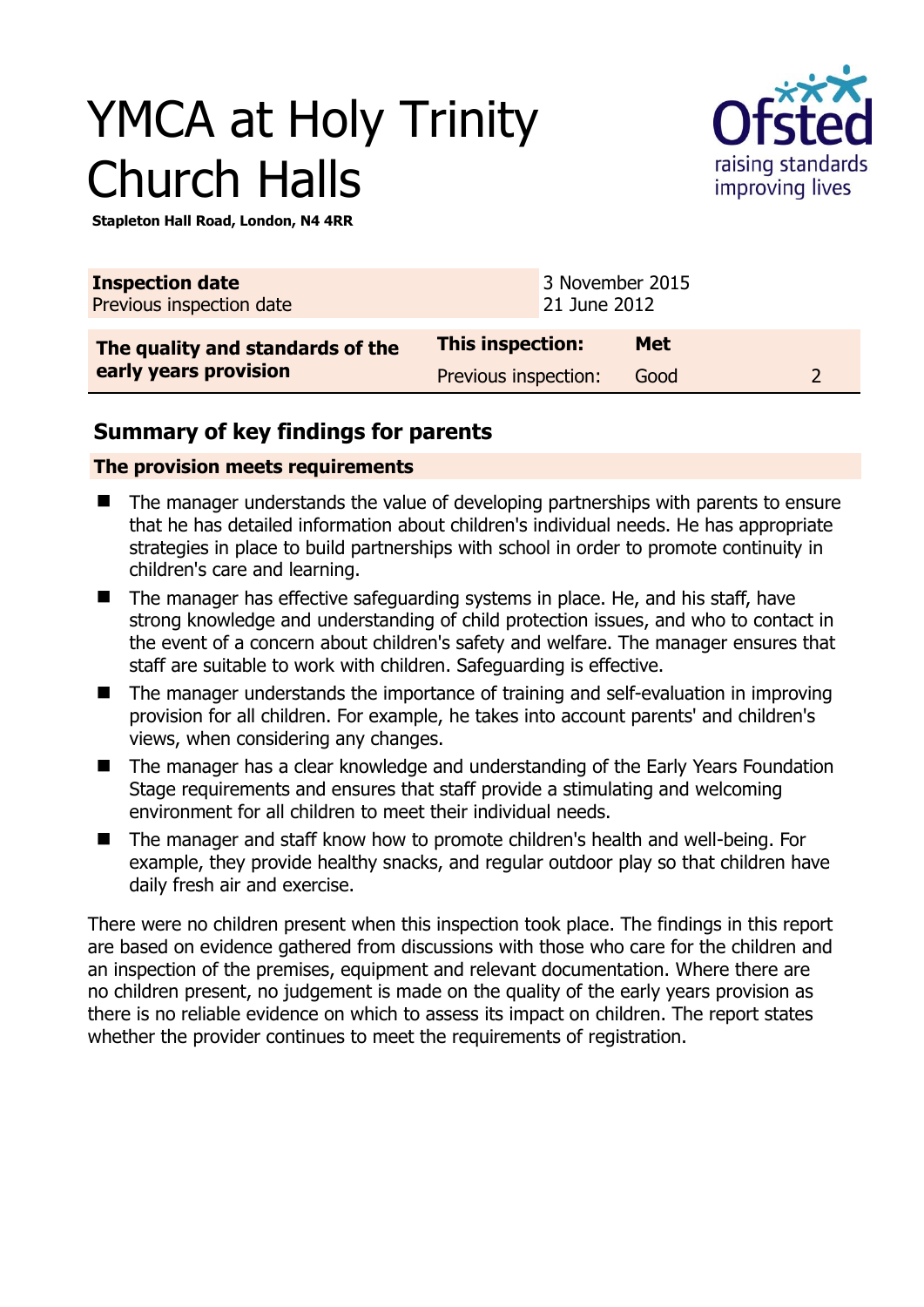#### **Inspection activities**

- The inspector held conversations with the manager and staff during the inspection.
- The inspector sampled some documentation, including policies and procedures, and discussed the manager's understanding of the requirements.
- The inspector checked evidence of the manager's and staff's suitability and qualifications.
- The inspector viewed the premises and resources available for children.
- The inspector discussed self-evaluation.

#### **Inspector**

Nataliia Moroz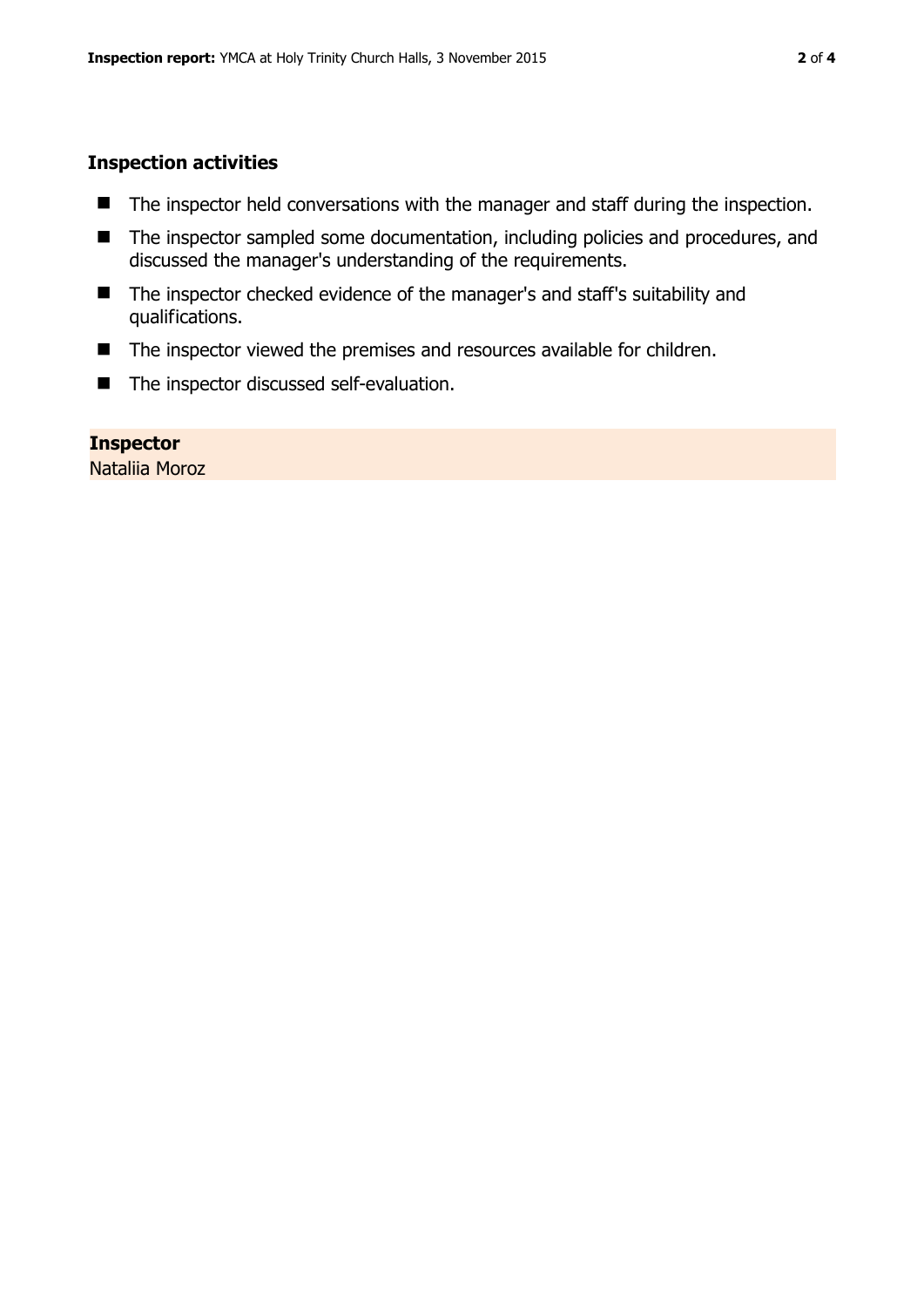## **Setting details**

| Unique reference number            | EY251974                   |
|------------------------------------|----------------------------|
| <b>Local authority</b>             | <b>Haringey</b>            |
| <b>Inspection number</b>           | 1026413                    |
| <b>Type of provision</b>           | Out of school provision    |
| Day care type                      | Childcare - Non-Domestic   |
| <b>Age range of children</b>       | $5 - 11$                   |
| <b>Total number of places</b>      | 24                         |
| Number of children on roll         | 10                         |
| <b>Name of provider</b>            | <b>Hornsey YMCA</b>        |
| <b>Date of previous inspection</b> | 21 June 2012               |
| <b>Telephone number</b>            | 02083406088 or 02083477096 |

YMCA at Holy Trinity Church Halls registered in 2003. The out-of-school club is located in the Stroud Green area of the London Borough of Haringey. The club is open each weekday during term time from 3pm to 6.15pm. The provider employs three permanent members of staff, all of whom hold relevant early years qualifications at level 3, and seven sessional members of staff, four of whom hold relevant early years qualifications at level 3. There were no children of early years age present at the inspection.

This inspection was carried out by Ofsted under sections 49 and 50 of the Childcare Act 2006 on the quality and standards of provision that is registered on the Early Years Register. The registered person must ensure that this provision complies with the statutory framework for children's learning, development and care, known as the Early Years Foundation Stage.

Any complaints about the inspection or the report should be made following the procedures set out in the guidance 'Complaints procedure: raising concerns and making complaints about Ofsted', which is available from Ofsted's website: www.gov.uk/government/organisations/ofsted. If you would like Ofsted to send you a copy of the guidance, please telephone 0300 123 4234, or email enquiries@ofsted.gov.uk.